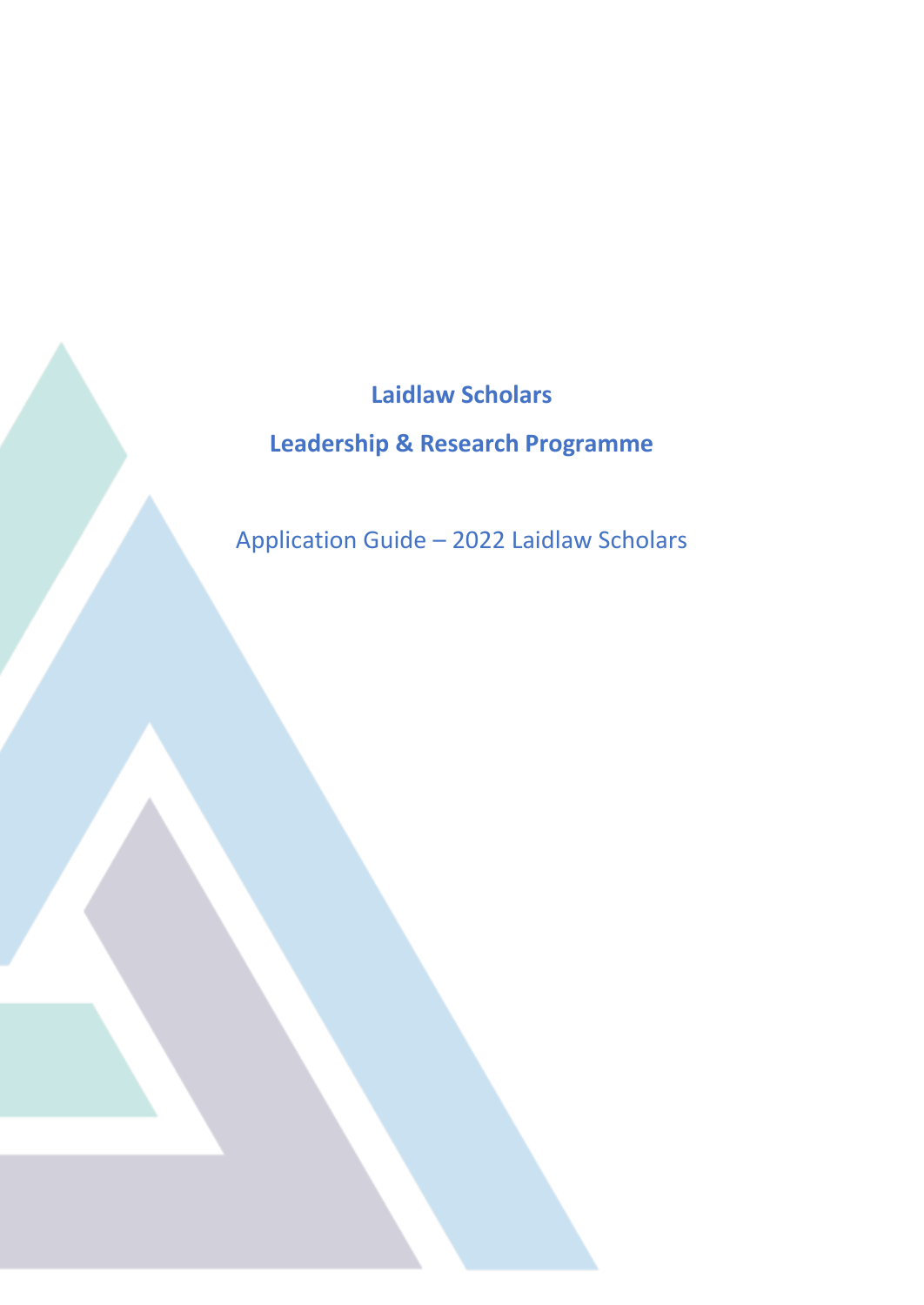



## OVERVIEW

This guide is designed to help you understand and guide you through the application process for the Laidlaw Scholars Leadership & Research Programme at Trinity. Before starting an application, you should review our Laidlaw Programme webpage: <https://www.tcd.ie/Careers/students/awards/laidlaw/>

This will give you detailed information on what the programme is, the opportunities it offers, as well as the range of responsibilities required by students who are successfully selected as Laidlaw Scholars. You will also find a learning roadmap which will outline the varied components of the Laidlaw scholarship during the intensive 18-month programme and beyond.

This guide will explain what is expected for each component of the application and useful starting points. These will particularly help you if this is your first time creating something like a research proposal or a leadership statement video. You can find further resources on preparing a professional and effective application here:<https://www.tcd.ie/Careers/students/applying/>

We recommend to all applicants that they consider completing the [Trinity Guided Reflection Tool](https://www.tcd.ie/students/reflection/assets/docs/sample-reflection-sports%20activator.pdf) prior to starting your application. This is not required for the submission; however, it will give you some experience of reflecting on your personal development which may help you express your motivation and goals in your Laidlaw submission. If you have any questions after reviewing our webpage and this application guide, please email the Laidlaw Programme coordinators at [employability@tcd.ie.](mailto:employability@tcd.ie)

## Widening participation, diversity, and inclusion in the Laidlaw Programme

The Laidlaw Programme recognises that a positive contribution to society requires diversity of experience, and a platform for meaningful inclusion of that diversity at all levels. The Laidlaw community is enriched by the distinct cultural, social, and educational perspectives of each of its members.

We are committed to actively enabling students from all backgrounds to participate and develop - in particular those from demographics which are often under-represented in specialist programmes. This includes but is not limited to students from ethnic minorities in Ireland, students with disabilities, LGBTQ students, students from socio-economically disadvantaged backgrounds, and students who have participated in alternative admissions routes such as TAP (Trinity Access Programme).

We encourage you to contact us at [employability@tcd.ie](mailto:employability@tcd.ie) about any queries, clarifications, accessibility requests, or any other resources which would support you to complete an application.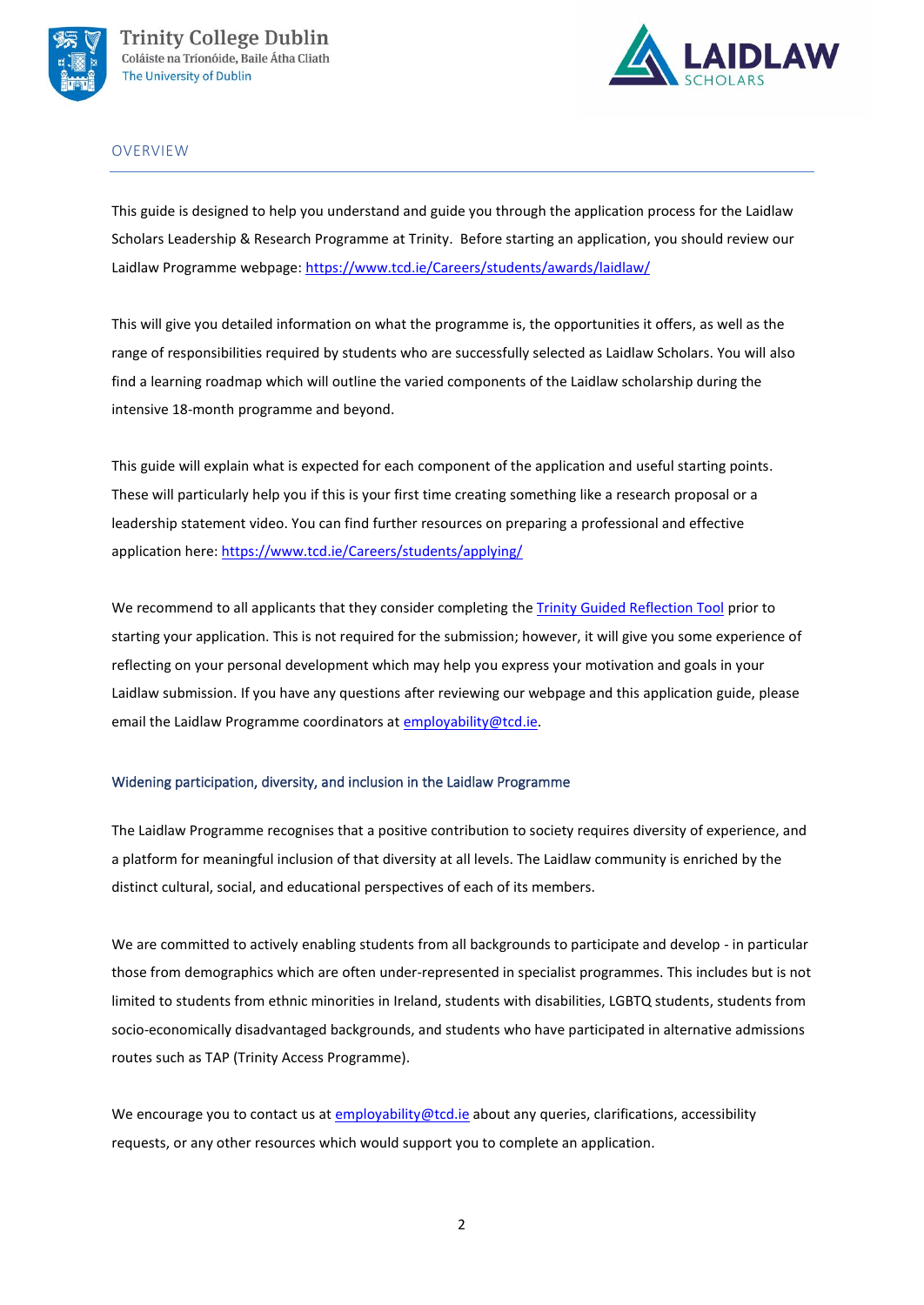



# APPLICATION PROCESS

The 2022 Laidlaw Programme application process is designed to give you the best opportunity to demonstrate why you are the right candidate for the scholarship. This is assessed across a range of criteria which focus on the applicant's commitment, insight, and potential for development as a leader across the range of potential settings they may contribute to in the future.

## <span id="page-2-0"></span>Application components

The main components of the application process to be completed are:

- 1. [Laidlaw application form](#page-3-0)
- 2. Leadership development statement video
- 3. [Research project proposal](#page-4-0) (Summer 1)
- 4. [Leadership-in-action project proposal \(Summer 2\)](#page-8-0)
- 5. Letter of support [from proposed project supervisor\(s\)](#page-10-0)

Throughout your application you should focus on making your application personal and reflective of you as an individual while not repeating information included elsewhere in your submission.

The programme is a fully integrated experience focused on the development of significant leadership learning alongside research skills. Applications should be well-rounded and balanced and should not focus solely on either the research or leadership opportunities available.

The Laidlaw Programme will be adaptive to future circumstances informed by the COVID – 19 public health situation. This may require components of the programme to be delivered in a blended or online format. When considering your proposal, you should clearly outline how proposed projects could be adapted to be carried out remotely if necessary.

## How to apply

Applications to the 2022 cohort of Laidlaw Scholars will be open from **29 th November 2021 – 7 th February 2022 (23:59)**. To apply please complete [this Application Form](https://bit.ly/laidlaw22) and upload the required components.

Please note that you will need to log into Office 365 when prompted with your usual Trinity student log in details in order to submit. Please allow sufficient time to prepare and complete your application.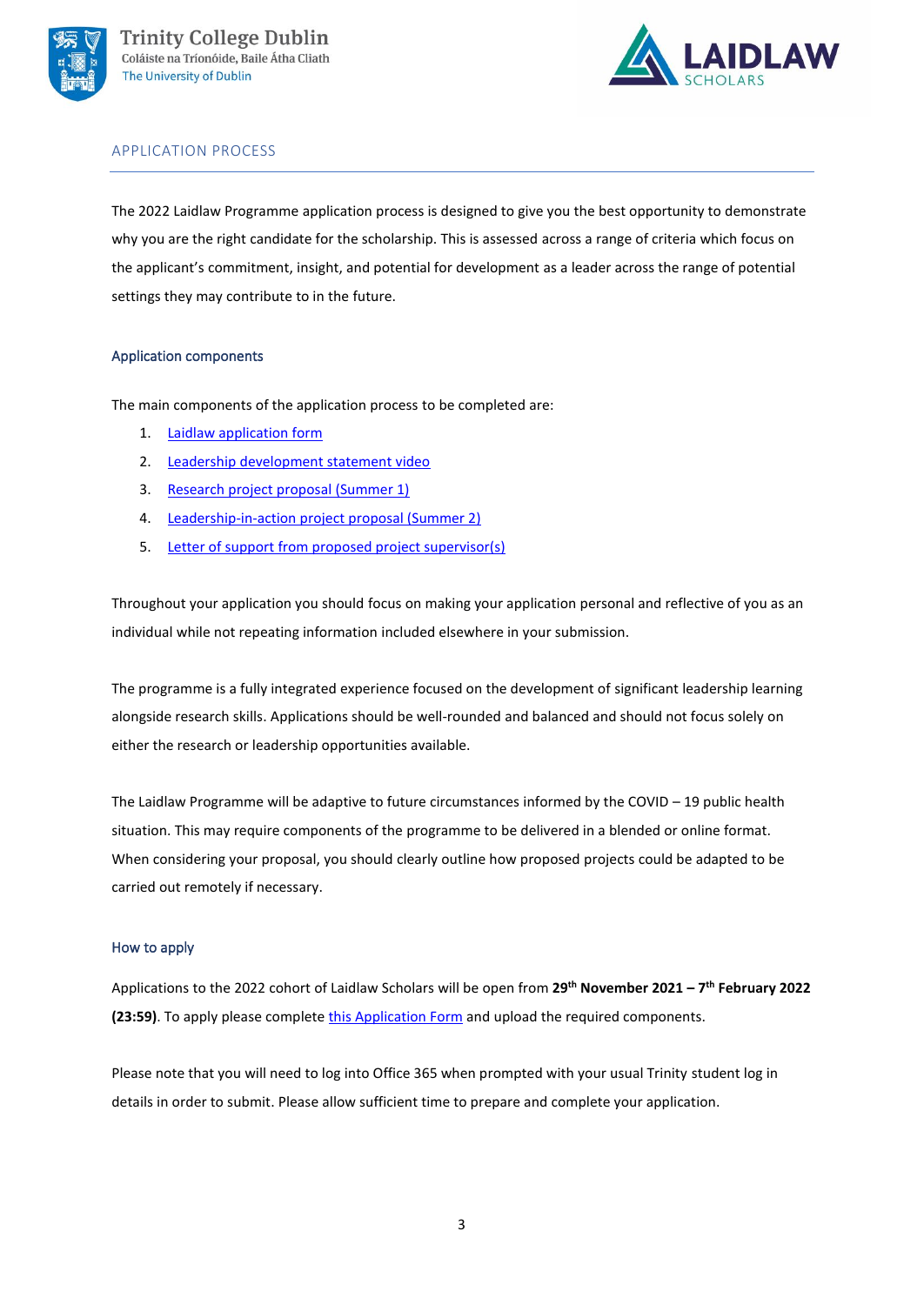

<span id="page-3-0"></span>

# Application form

To complete the application form, you must include the following:

Application Form[: https://bit.ly/laidlaw22](https://bit.ly/laidlaw22)

- 1. First Name
- 2. Last Name
- 3. Trinity Student Number
- 4. Your accessibility requirements (if any)
- 5. Name of proposed project supervisor(s)
- 6. Email address of proposed supervisor(s)
- 7. Department/Area of proposed supervisor(s)
- 8. Upload your letter of support from proposed supervisor(s)
- 9. Upload your completed [Laidlaw Proposal document](https://bit.ly/3r5QBew) which will include:
	- o Your research project proposal
	- o Your leadership-in-action experience proposal
- 10. Upload your leadership development statement video

The key criteria for each of these components is outlined in the sections below.

#### Additional notes

- You will be able to upload your required files through the linked application form please ensure your files are labelled correctly using the format e.g., "LL\_22\_Your\_Name\_(Video)"
- Written documents should be submitted in PDF format where possible
- Documents do not need to be emailed to us directly
- When your application form is submitted you will see a confirmation screen which you can take as proof of receipt
- We will contact all applicants within a few days of the closing date to confirm receipt of application
- All communication will be through your @tcd.ie student email address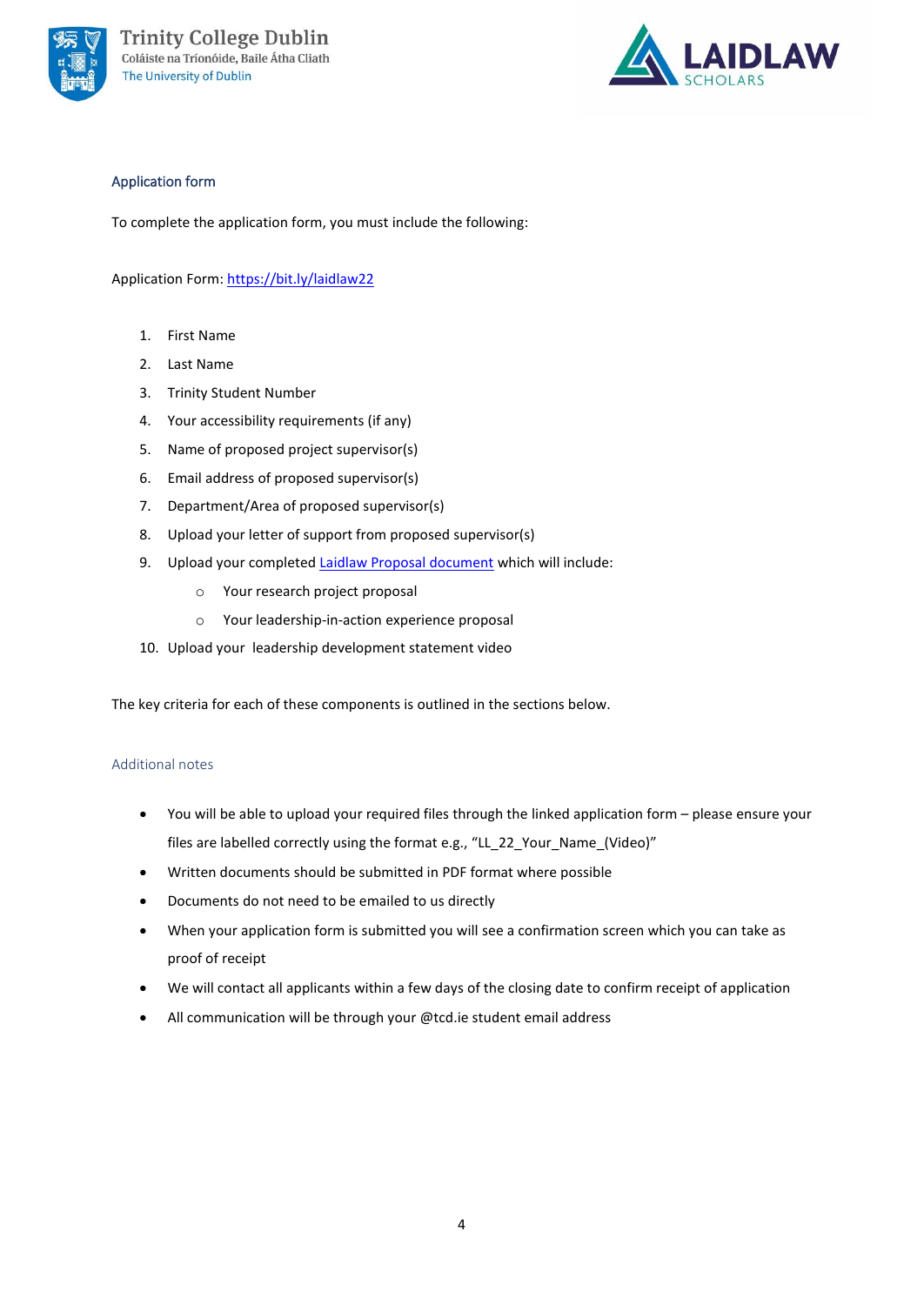



## Application declaration

Applicants to the programme will be asked at point of submission to confirm that they have read and understood the following terms and conditions:

- I have read, understood, and acknowledge the terms outlined in the Laidlaw Data Protection Statement for the purposes of applying to the Laidlaw Programme
- I have read and understood the eligibility criteria
- I understand that I must satisfy these criteria in order to qualify for consideration by the University for award of this scholarship
- As of this date the information provided is, to the best of my knowledge, both accurate and complete
- I understand that should the information provided:
	- o indicate that I am ineligible to be considered for award of this Scholarship
	- $\circ$  be incomplete to the extent that it is inadequate to prove eligibility to be considered for award of this Scholarship
	- o on further investigation by the University, proves to be inaccurate or misleading

the University reserves the right to reject my application without further justification

- I understand that the University reserves the right to suspend or withdraw the scholarship in full or in part for non – completion of the programme requirements by the Laidlaw Scholar
- I understand that the University has sole discretion in awarding this scholarship and that the University reserves the right not to award this scholarship, or to suspend or withdraw this scholarship in full or in part for any reason at any time prior to the student's final certification in the programme, including non – completion of the programme requirements by the Laidlaw Scholar

# APPLICATION COMPONENTS

# <span id="page-4-0"></span>Self-defined Research project proposal (Summer 1)

## (1000 words max.)

The research proposal should be no more than 1,000 words and should be written to be read and understood easily by someone who is not a specialist in your field of study. You must include the key information outlined below somewhere in your proposal – you can personalize how you present this and add any additional information as necessary.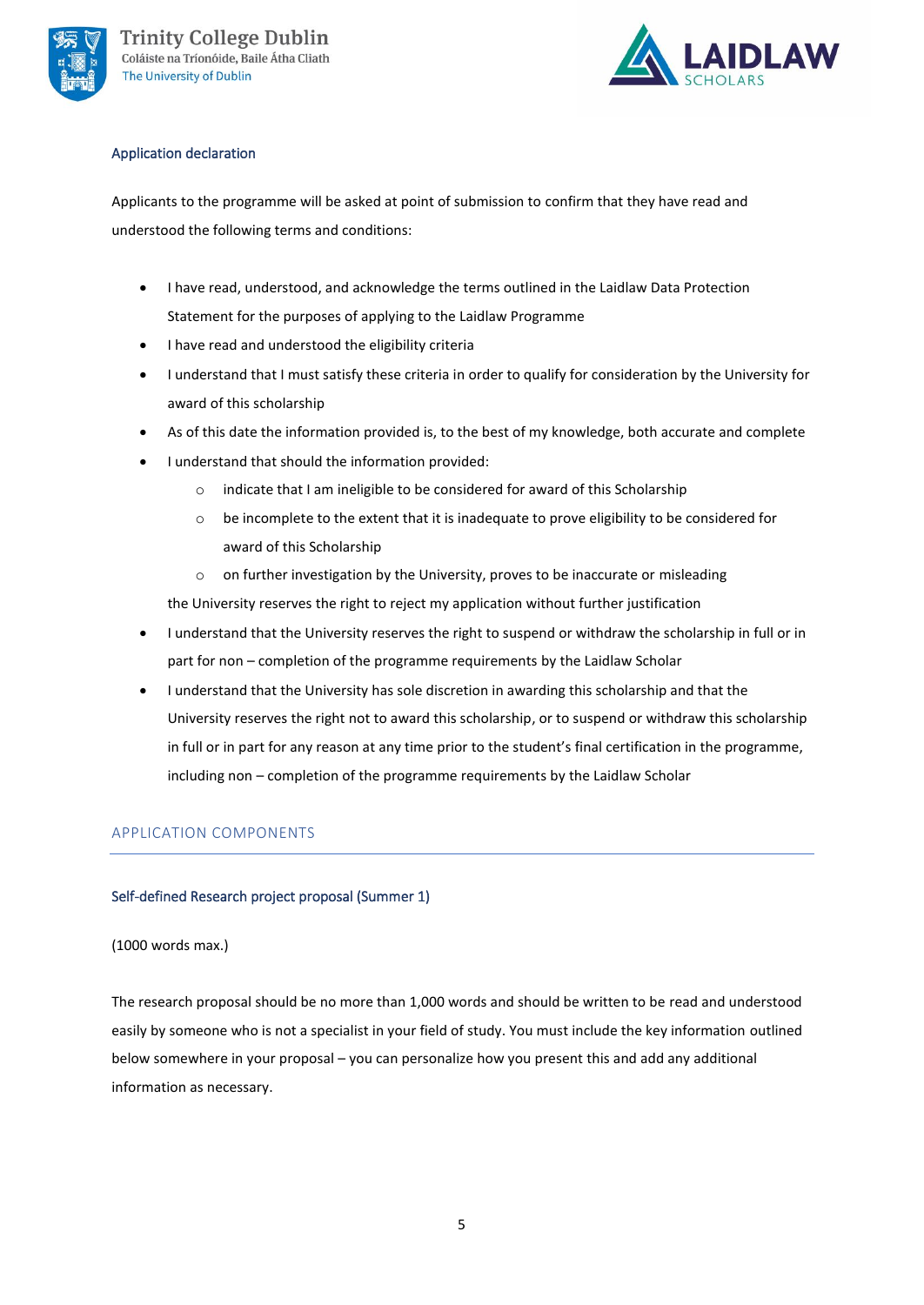



The purpose of the research proposal is to demonstrate your interest in the research topic and your rationale for selecting this project topic. You must show your planning in terms of timeline, methods, resources, and the potential outcomes and positive impact of the research. Your proposal is not expected to prove your hypothesis now, nor present your project as foolproof – you should be realistic about potential challenges or uncertainty and plan for how you would deal with them.

Research proposals of an interdisciplinary nature, and/or with an international focus are strongly encouraged.

Key areas of the research proposal are:

- Does the project have merit as a topic and is it feasible in the timeframe?
- Does the proposal show sufficient planning including potential obstacles, costs, and delaying factors such as ethical approvals/Garda vetting if required?
- Does the proposal have clearly defined objectives and outputs?
- Does the proposal consider the impact of the project beyond the student?

Below are the key sections to include and questions you should answer in your research proposal. There are further detailed guidelines on how to write your proposed research methodology in [Appendix 1.](#page-13-0)

## Additional notes for applicants to pre-defined central Laidlaw projects

In addition to the self-defined project proposals, there are opportunities available to apply to pre-defined research projects available via the Laidlaw Foundation in collaboration with their external partner organizations. For more information on these and the differences in their application process please see here: <https://laidlawscholars.network/rooms/prospective-scholars-undergraduate>

**If you are applying to a pre-defined central Laidlaw project you will need to complete the selection process for that project prior to submitting your application to Trinity.** You can only apply for one pre-defined central Laidlaw project at a time. You can only submit one application to the Trinity Laidlaw application process, i.e., either a self-defined project OR a pre-defined project.

For pre-defined projects, your research project proposal should outline the initial plans you have made with the central project provider for Summer 1, the research and leadership skills you are intending to develop, the role you will take within the project, and any expected impacts and outcomes.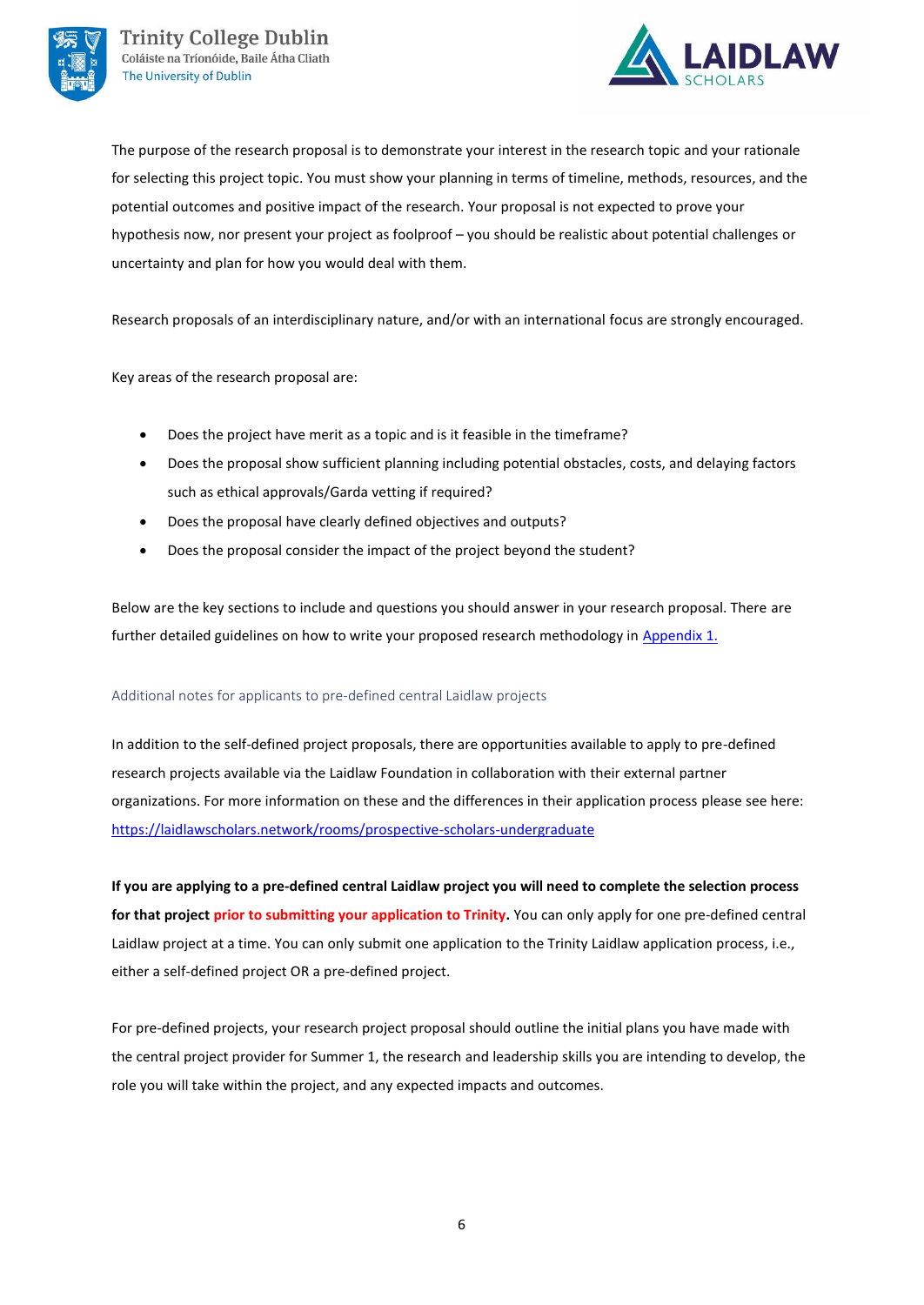



Self-defined research proposal – recommended structure

### **Introduction**

- Research question state the topic and goal of your proposed project concisely
- Why did you choose this research question?
- What are the specific objectives and intended outcome of the project?
- What do you hope will be the impact of the project?

These goals and objectives don't have to be world-changing, or a revolutionary answer to your research question (although if they are, that will be a positive!). Your goals and objectives do have to be achievable, specific, measurable, and justify how the work will make a positive contribution to the field on a scale appropriate for your level of experience.

## **Methodology** (see **Appendix 1**)

- What is the methodology you plan to use in your research? Outline a project plan and timeline for how you will complete the project in 6 weeks
- What is your specific role in the project? The work must be led by you with clear responsibilities and opportunities to develop new skills and experience. This should include both research experience and leadership development. If your project is connected to work being undertaken by your research supervisor, your proposal should make clear how your project is a distinct piece of work that is able to stand alone as a self-contained output
- Does your proposal include methodology for how you could achieve your aims in a blended/entirely online delivery if necessary due to COVID-19?
- If travel is possible, funding can be applied for through the programme for research-related trips. Would there be potential for travel in your research? If so, where, and how would it benefit?

## **Interdisciplinary and/or international focus of your research**

The Laidlaw Programme strongly encourages project proposals which have a focus on interdisciplinary work and or/international collaboration. This can involve research which involves multiple departments at Trinity, or in partnership with another university or organization abroad.

Please detail how your research proposal might include these priorities.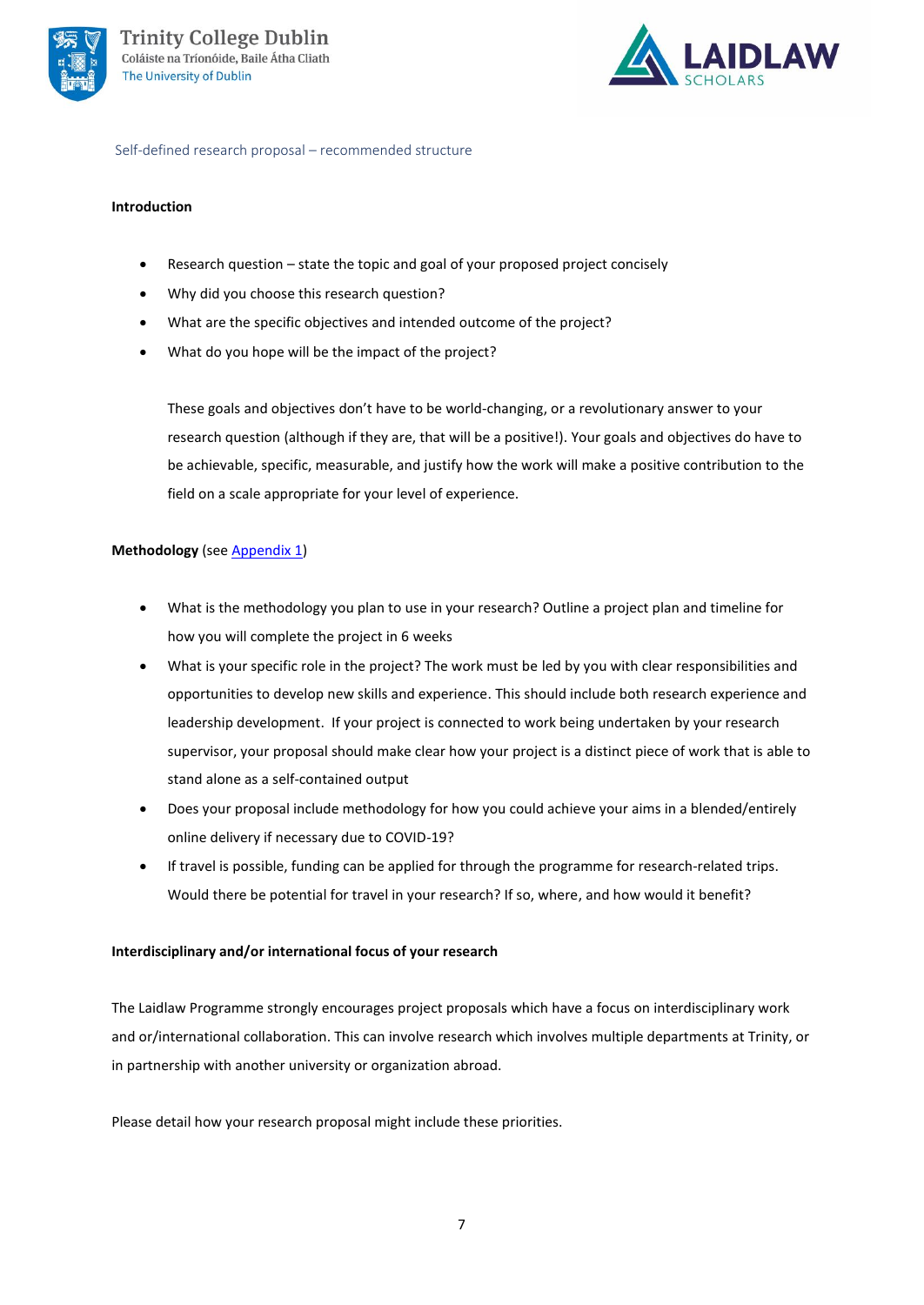



## **Research supervisor**

Outline the role your research supervisor will have in your research project.

## **Collaboration**

Outline any other organizations, departments, or participants who would be involved in your research.

### **Outcomes**

What do you anticipate being the goal/key achievement of your research? What will the tangible outputs be?

## **Pre-clearance requirements (e.g., ethics approval and Garda Vetting)**

If your proposal potentially could require an ethics approval, Garda vetting, or other pre-clearance requirement you should discuss this in detail with your research supervisor. Clearances can take significant time – you should factor this into your planning for Summer 1. Outline how this is achievable within the timeframe of the project and how it can be managed with your supervisor. What alternatives would be possible if delays arise?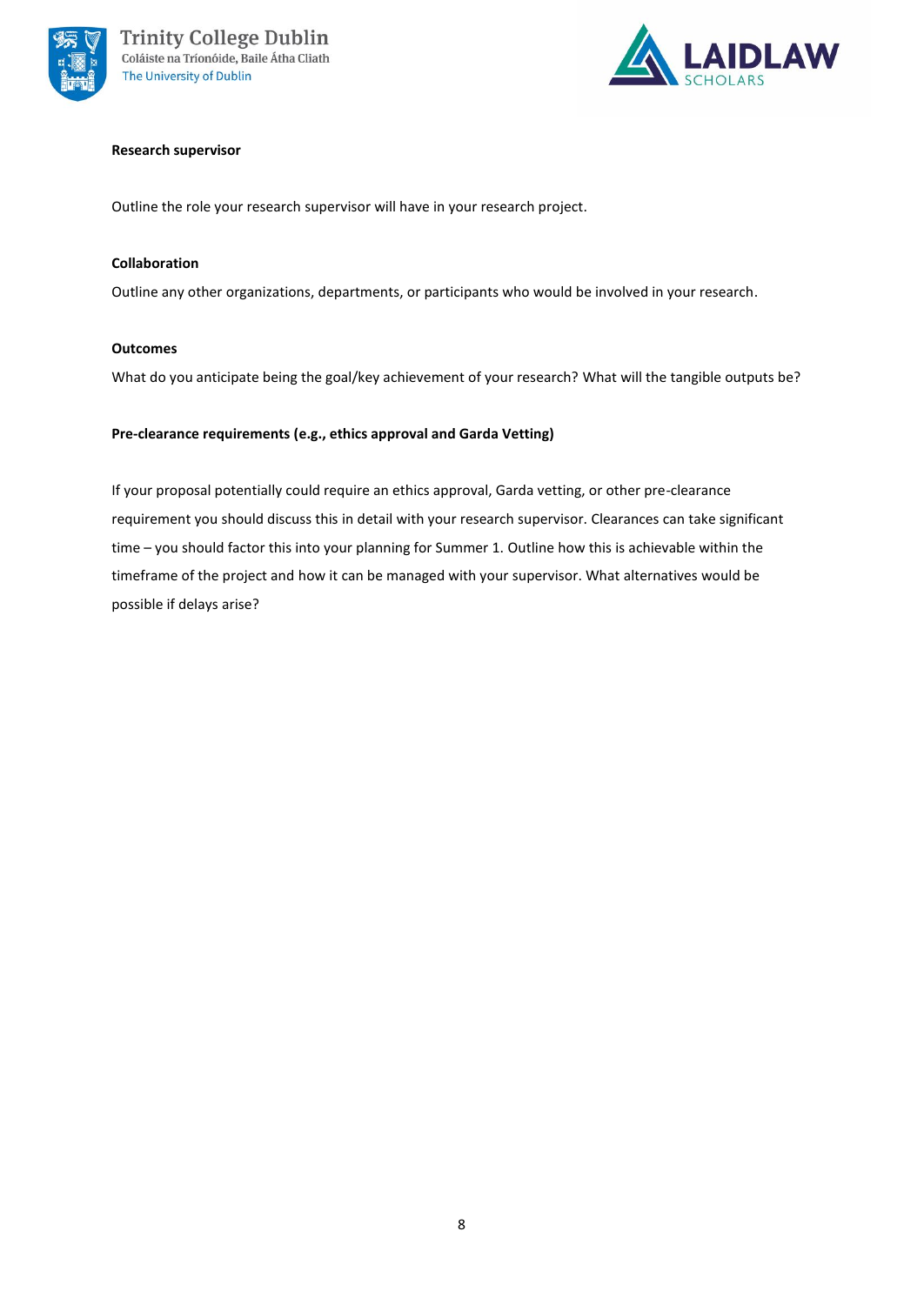

<span id="page-8-0"></span>

### Leadership-in-action experience proposal (Summer 2)

## (500 words max.)

Laidlaw Scholars undertake a Leadership-in-action (LiA) experience in the second summer of the programme. Your LIA will be different from your research project experience and your proposal should focus on applying your leadership skills in a challenging, unfamiliar setting beyond Trinity.

The LiA experience enables the Scholar to be:

- Developing and demonstrating the Laidlaw leadership skills, attributes, and values
- Doing something which makes the world a (sustainably) better place
- Putting leadership learning into practice in a new and personally challenging environment
- Working with communities in need and making a positive impact in society

Applicants are not expected to have fully confirmed arrangements for Summer 2 at this stage – successful Scholars will refine these plans over the course of their first year in the programme.

Applicants are asked to make provisional plans for the LiA they would intend to undertake if selected, giving particular consideration to how their LiA experience would progress from their Summer 1 learning and apply the skills they've developed to make a positive impact for society.

Your proposal should clearly identify which of the three options is preferred:

**Category A:** Central Laidlaw Foundation Project

**Category B:** Leadership Placement

**Category C:** In-field application of research

You can find more detail on each of these on [our application website.](https://www.tcd.ie/Careers/students/awards/laidlaw/apply.php)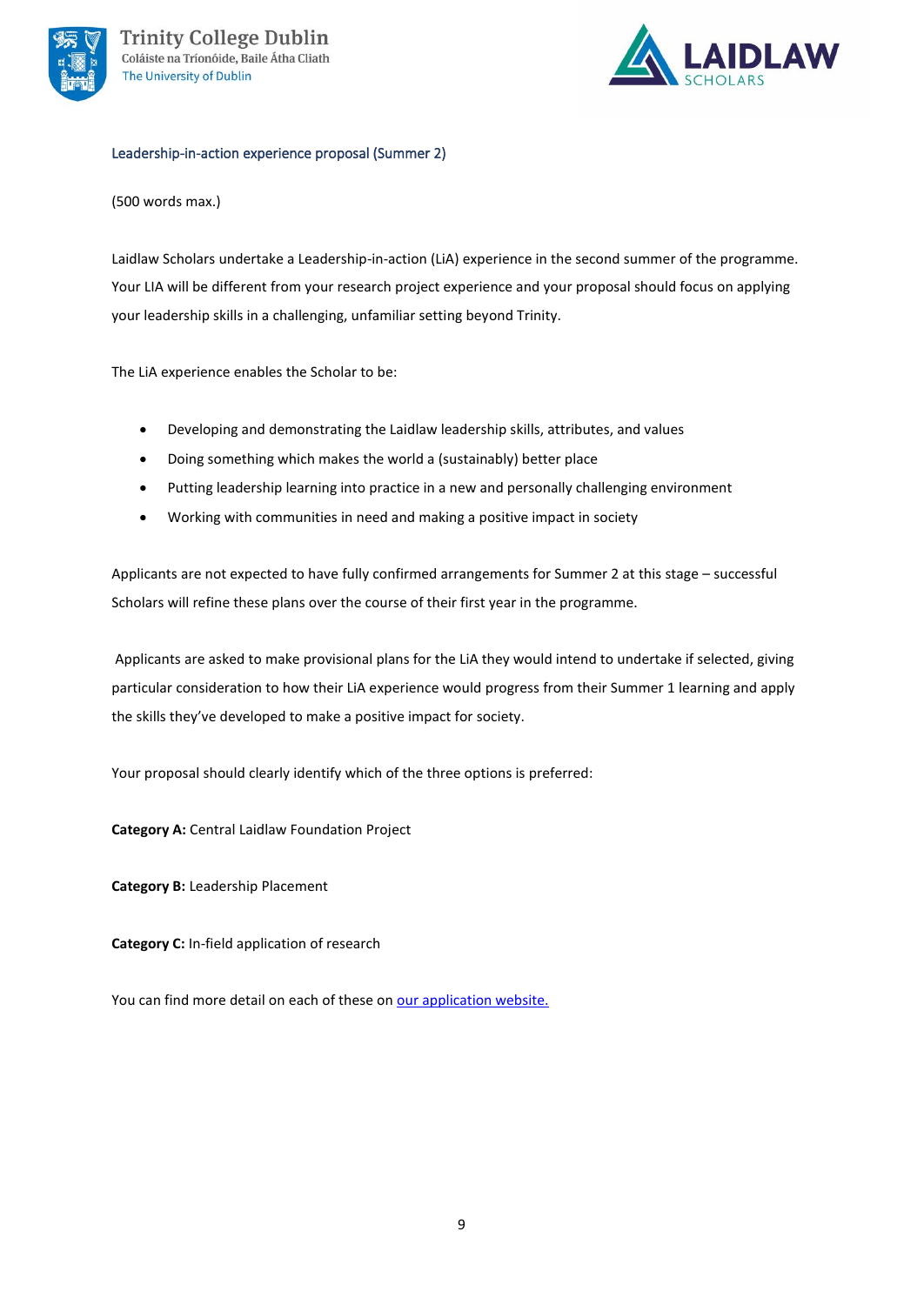



All LiA experiences will include the following criteria:

- Based on clearly defined objectives and deliverables owned by the Scholar
- Working with communities in need towards a measurably positive outcome
- Learning through service internationally/overseas
- Will have a local supervisor or mentor who will liaise with the Laidlaw Team at Trinity

Examples of previous Leadership-in-action projects as well as opportunities for 2022 Scholars are available here: <https://laidlawscholars.network/rooms/prospective-scholars-undergraduate> and [https://laidlawscholars.network/posts/central-leadership-in-action-projects-2022-aa9922d7-c1fb-4b3b-b291](https://laidlawscholars.network/posts/central-leadership-in-action-projects-2022-aa9922d7-c1fb-4b3b-b291-f57d9a9dc9a3) [f57d9a9dc9a3](https://laidlawscholars.network/posts/central-leadership-in-action-projects-2022-aa9922d7-c1fb-4b3b-b291-f57d9a9dc9a3)

#### Leadership Development Statement Video

(3 minutes max.)

This video will give you the opportunity to demonstrate your understanding of, motivation, and suitability for the leadership development component of the Laidlaw Programme.

Your video should address both parts of this prompt:

- A. "Based on your experiences to date, how has your understanding of leadership evolved?"
- B. "What kind of leader do you want to become through participation in this programme?"

Your video should include you in person – i.e., it should not be just a voiceover of a PowerPoint or text on the screen. It can be recorded on your phone, with a webcam, or another platform if convenient. It can be edited but this isn't required. You're not expected to produce a highly professional, performative, or overly polished "public speaking" style video – this is an opportunity to talk informally and honestly about what you really want to gain from taking part in the Laidlaw programme.

Your statement should show that you have researched the variety of leadership activities provided in the Programme and show how you're interested in developing as a leader. You are not expected to show that you already have impressive leadership skills and a long list of achievements with no weaknesses. You should identify what genuinely motivates you about leadership and what your version of a leader would be. Avoid cliched quotes from John F. Kennedy or Nelson Mandela – use this opportunity to share what you genuinely believe and understand about leadership.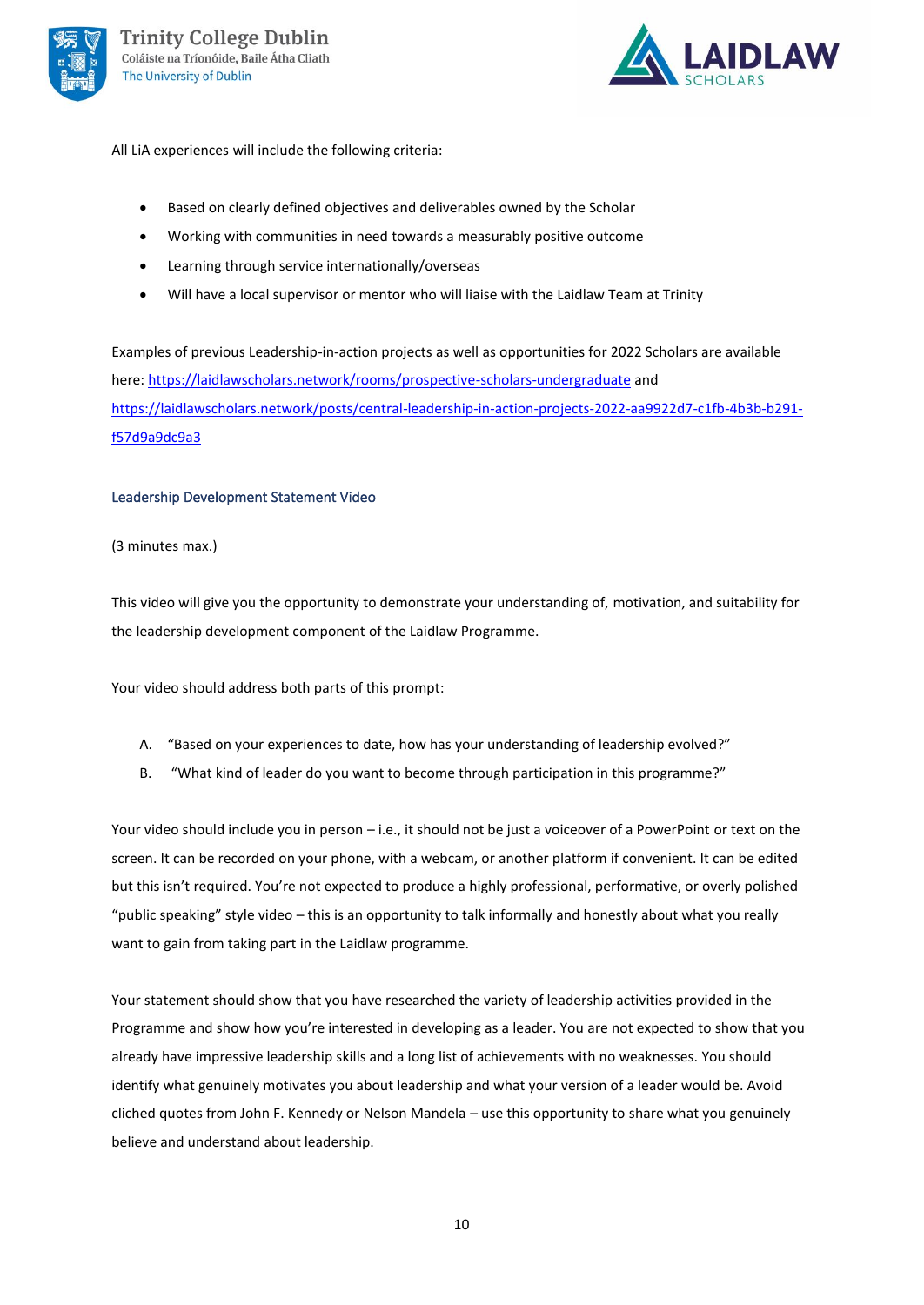



#### Application notes

- Your video should be saved in a common file format and a reasonable size (e.g. .MP4/.AVI and approx. 500 MB)
- Please say your name at the start of the video and ensure the quality and presentation of the video is of a standard that is accessible to the viewer i.e., avoid low resolution, poorly lit, or shaky/cropped recordings

## <span id="page-10-0"></span>Project Supervisor letter of support

Each applicant is responsible for selecting their own research project topic and contacting a relevant academic staff member to ask them to act as their research supervisor for their Laidlaw research project proposal. This can be a lecturer or academic staff member you already know, or you can reach out to someone unknown to you whose area of research overlaps with your project. You can point potential research supervisors you approach to our [Laidlaw Staff Information page](https://www.tcd.ie/Careers/staff/laidlaw.php) to give more detail on what would be involved for them.

Your research supervisor should write the letter of support and give it to you to include in your application. It should be on official Trinity letterhead and include their signature. We will assess whether the components below are addressed however it is at the supervisor's discretion how they would like to present their letter.

Depending on the format of your research project, or your provisional plans for the LiA in Summer 2, you may have additional letters of support from a co-supervisor, external mentor in another organization, or similar. These can be included alongside your research supervisor's letter.

**If you are applying to a central Laidlaw Foundation project** you are not required to submit a supervisor letter of support. Please submit a PDF copy of the confirmation of your acceptance in lieu of a letter.

## Recommended letter of support components

- Approximately 1 A4 page and includes signature (or signatures if the proposal has joint supervisors)
- Shows their understanding of your project, their interest and availability to supervise the project
- Shows their endorsement that the project has merit: does it address something important or novel in the field? Does it have potential international/interdisciplinary impact?
- Shows their endorsement that the project is feasible: can it be completed in the 6-week timeframe?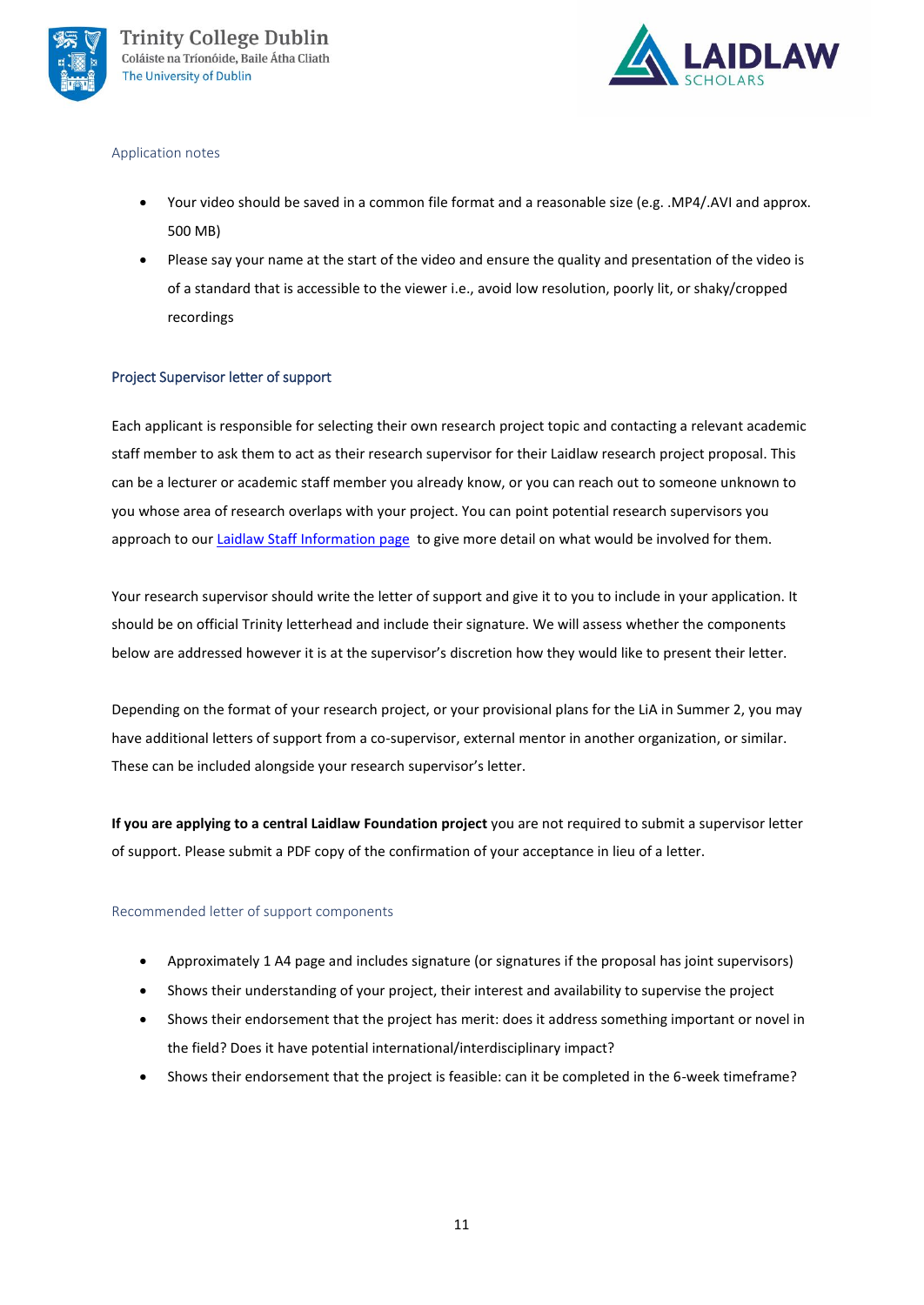



- Shows that they will be able to provide/facilitate the resources required
- States that any pre-approval considerations (ethics approval/Garda Vetting, etc.) will be handled appropriately and that they can be completed in a timeframe necessary for the project to succeed
- Details any relevant supervisory arrangements (i.e., if there are multiple supervisors, if the applicant will be included in a research group, if the supervisor will be unavailable for a period)
- Acknowledges that they will agree to the responsibilities of a Laidlaw supervisor if the proposal is accepted including regular meetings with you, support for any project developments or administrative requirements, and occasional requirements of the programme e.g., providing feedback on your progress

## Academic transcript

Your academic transcript is included as a component of your application. You do not need to provide this as it will be accessed from your student record for the purpose of this application process. Your transcript is considered as one part of an overall impression of you as an applicant, and it is not the most important determining factor. We do not expect applicants to have consistently flawless grades to date. Your transcript can help show your work ethic and capacity to participate in an intensive cocurricular opportunity such as the Laidlaw Programme.

## Additional Information

If there's anything you haven't included elsewhere in your application that you think would be relevant for us to know, please include it at the end of your submission e.g., are you intending to apply for Erasmus or an exchange programme which could impact your availability for in-person activities? Is there a conference or event happening in the future you're hoping to apply to?

## What happens after you submit your application and what is the selection process?

We will provide an initial acknowledgement of your application within a few days of the closing date.

All applications will be reviewed by the Laidlaw Selection Panel which includes:

- **Prof. David Shepherd** Senior Lecturer/Dean of Undergraduate Studies (Chair)
- **Ms Orla Bannon** Director of Careers
- **Mr Joel McKeever** Student Employability Officer (Laidlaw Programme coordinator)
- Faculty Academic Representatives
- Leadership Development Advisor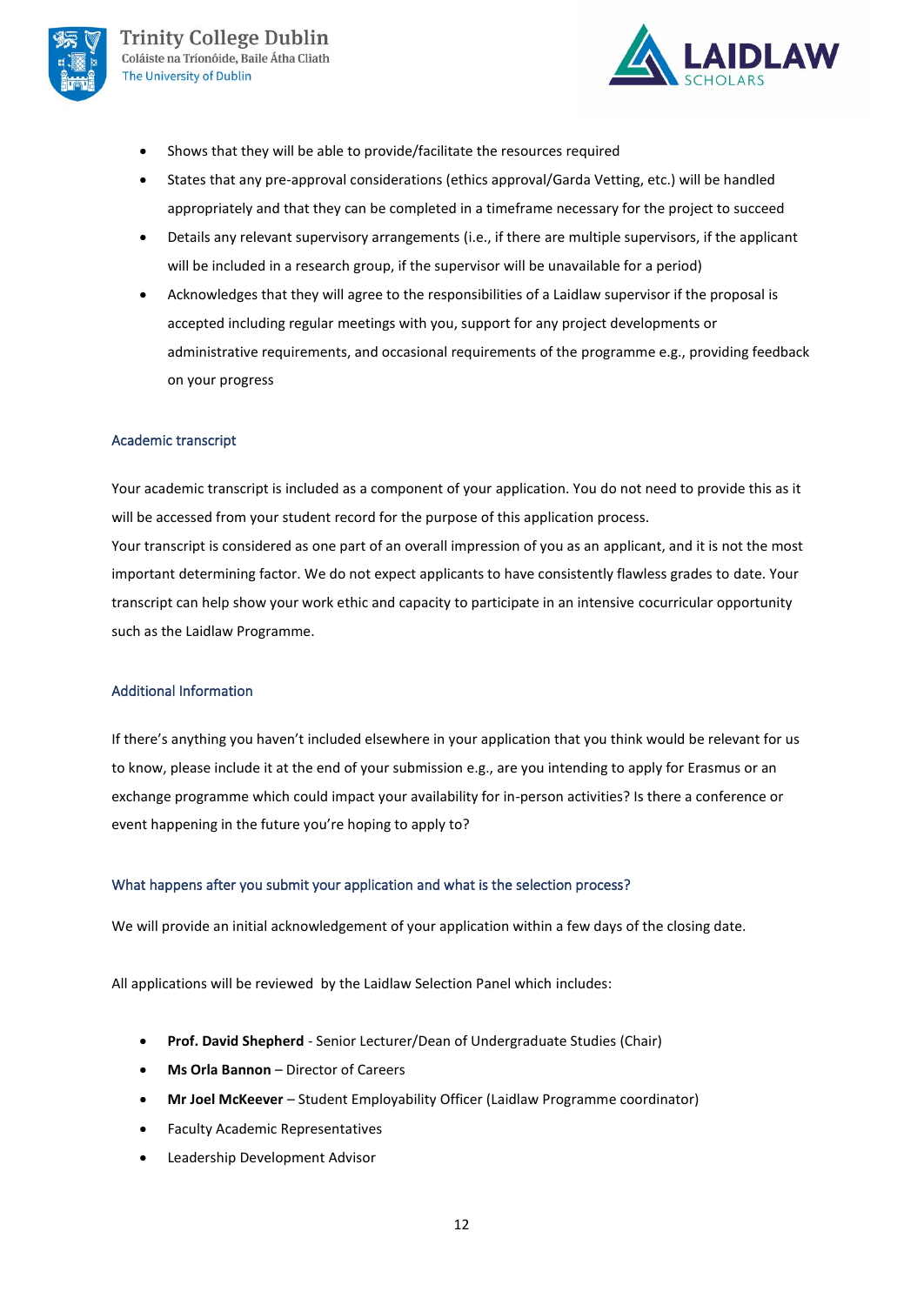

.



The Panel will assess applications against the criteria outlined in each section above, with equal weighting given to the leadership and research components, following which they will agree a shortlist of applicants to be invited for interview.

After each stage of the selection process, unsuccessful applicants can request feedback on their application.

The final stage of the selection process will involve a short interview to discuss aspects of your application in more detail. It is expected this will take place over video call – further guidance will be provided beforehand.

Final selection of the 2022 Laidlaw Scholars will take place by April 2022.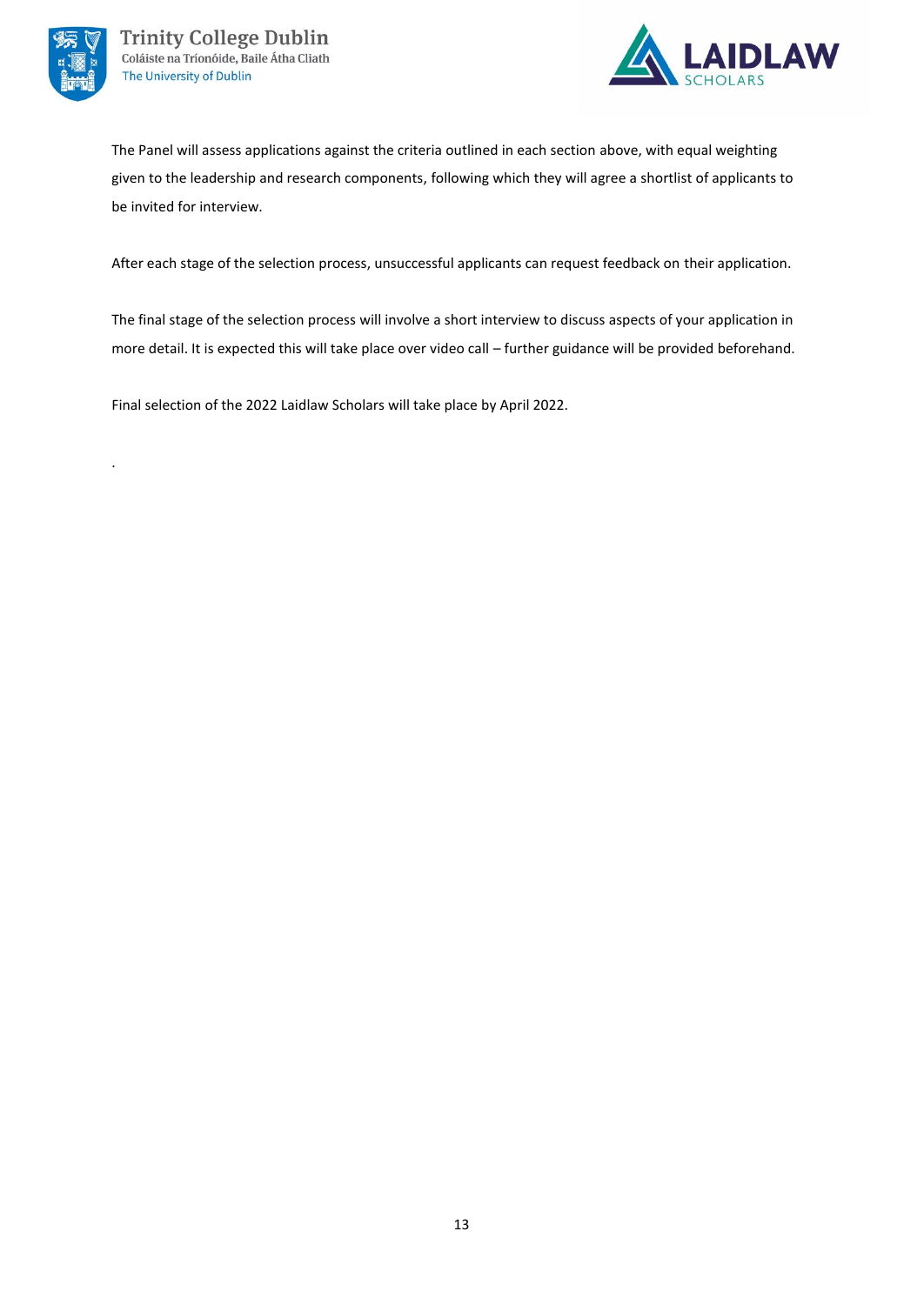



# <span id="page-13-0"></span>APPENDIX 1: RESEARCH PROPOSAL AND METHODOLOGY GUIDELINES

## What is a research proposal?

The main purpose of a research proposal is to specify the following:

- Why the research problem warrants investigation;
- That the proposed methodology is appropriate and feasible within the timeframe;
- That the results make an original contribution to the research field and indicates reason for further research

The research proposal provides an outline of the premise of what you are proposing to research. However, it is subject to adaptation as the research proceeds. It serves as a starting point for development with the assistance of your research supervisor.

Typically, the research proposal will include:

- Aims and objectives
- Statement of hypothesis or research 'problem'
- Literature review of previous research in the area and justification for further research
- Proposed methodology
- Expected results and contribution to body of knowledge
- Requirements for equipment, materials, field trips, and funding (if applicable)
- Approximate time by which each stage will be completed

Your research proposal should be concise. It only needs to be as long as necessary to explain the core of your proposal in sufficient detail for the application stage and should be in simple terms which can be understood by a non-expert. Show your research proposal to someone who doesn't study your subject – if they can't begin to understand it, you should streamline it further.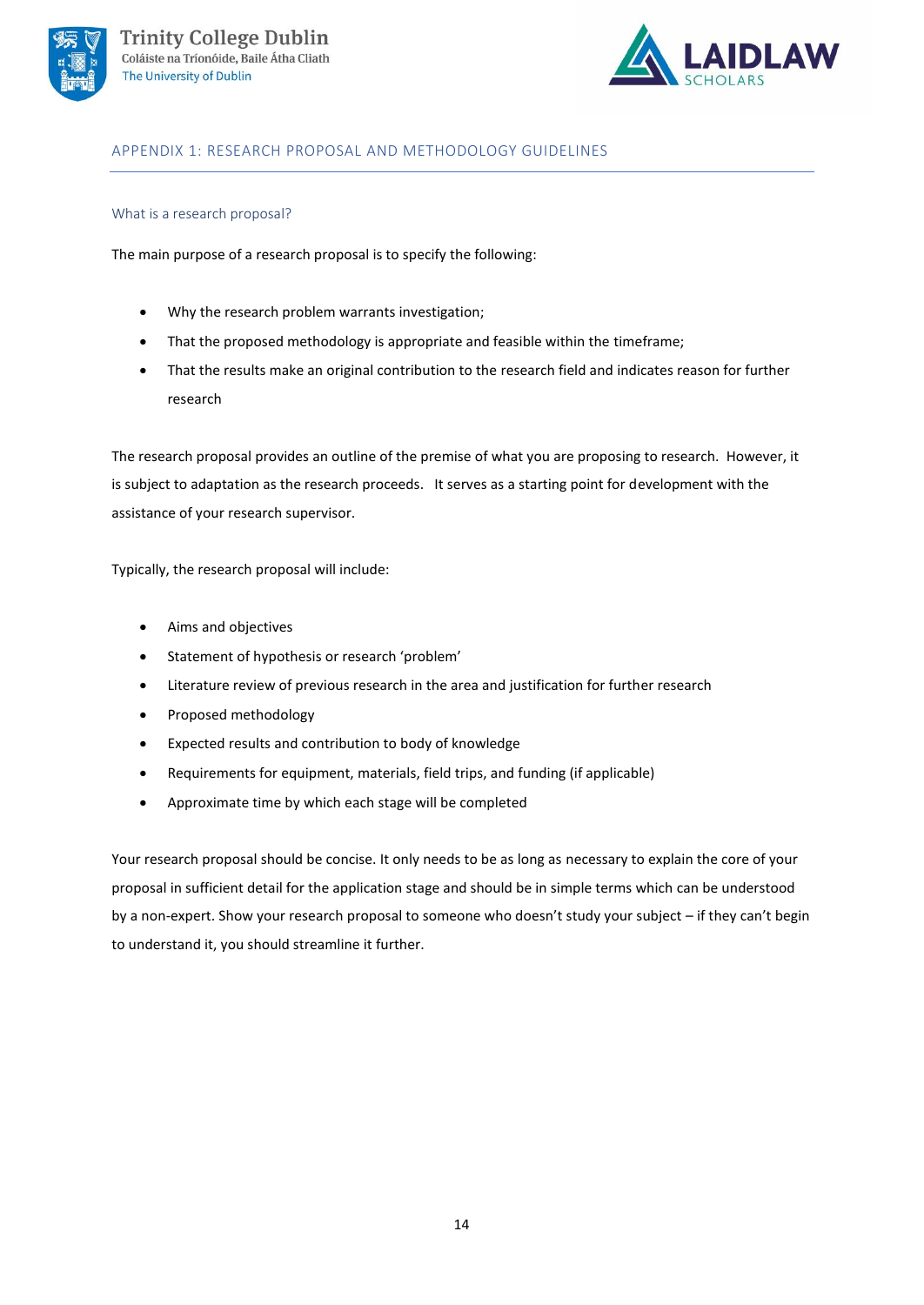



#### Aims and objectives

State the purpose of this piece of research. Then provide a detailed list of objectives, for example:

- Statement of hypothesis or research question (what the question is you're trying to answer)
- Description of literature review have you checked whether there is a lot of previous research on this specific topic already?

You should identify the context of your research and which key existing academic texts and researchers you will be developing from, and your rationale for doing so. Then you should identify which sources you are going to consult in which fields / areas and why. You should demonstrate why the investigation and examination of selected research studies will contribute to your research.

## Methodology

## **Why, Who, What, How and Where**

The Methodology section can vary in length and content, depending upon the research topic and approach to investigation. This section should include a detailed explanation of the sample population, procedures, timelines, objectives, research limitations, type of data collection, ethical considerations, and method of analysis.

## **Why: restate research problem or hypothesis**

Before describing the methodology, it is a good idea to re-state the research problem before describing how this is to be researched.

## **Who: sample population?**

Define and describe the sample population and associated demographics if applicable (who are you investigating and where are they from?), Is there likely to be any bias or difficulties from the point of view of gender, age, race, sexuality, religious beliefs, political affiliation, educational level, etc. You must demonstrate that a sufficient number of subjects have been investigated so that there is a solid basis for your findings and claims. If your research is not related to a specific population group, then you should specify who the research will benefit – will it add to a body of knowledge in your field? Who could use your work in future to inform their own?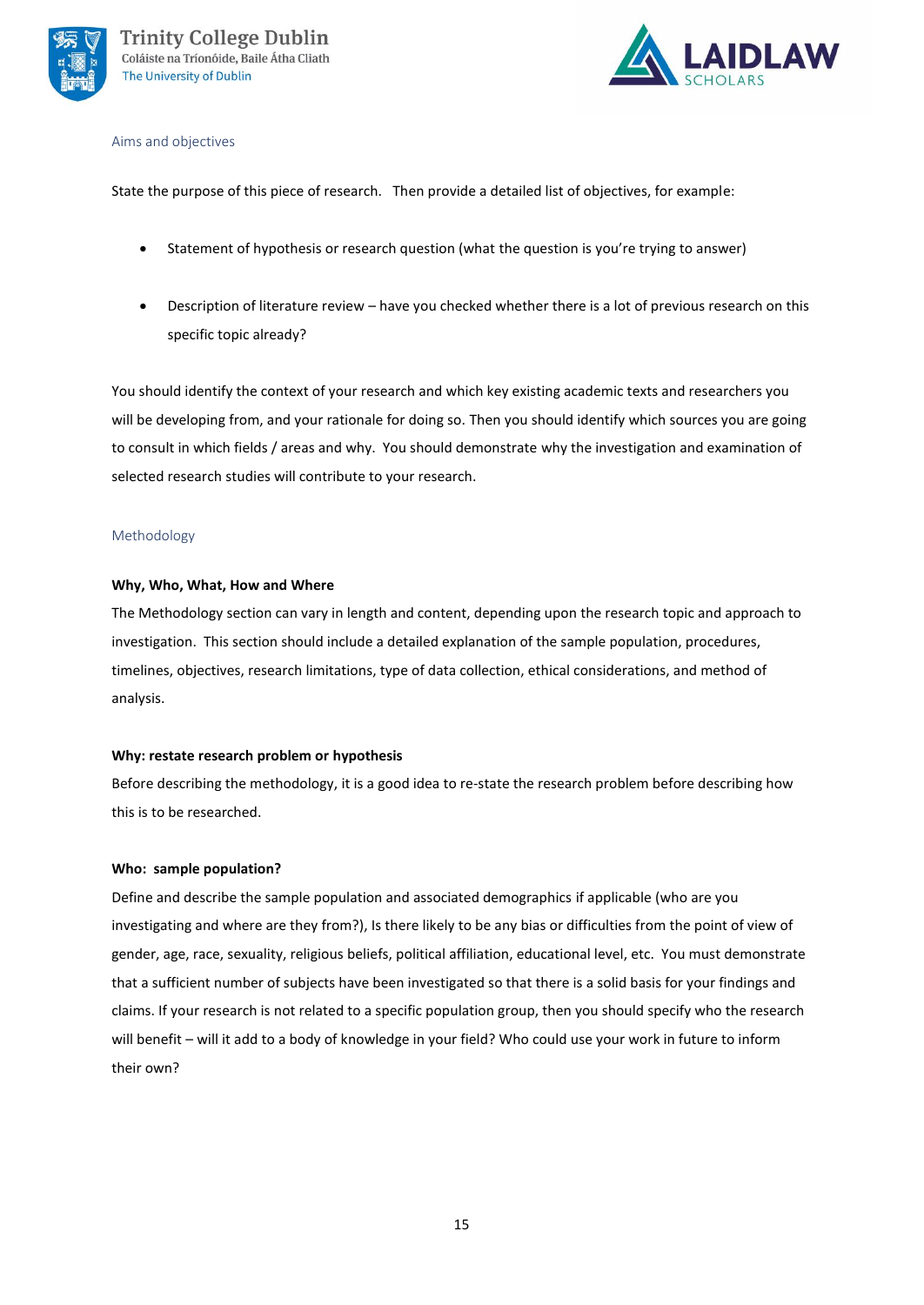



### **Where: research environment**

Will the research take place within a specified location, institution, range of institutions, or work-related environment.

### **What and How?**

You should include a statement of what kind of methodology you'll be using and why. For example, is the methodology is qualitative or quantitative or a combination, and why was this approach suitable for the research? If you're working with data, include a detailed explanation of data collection methods such as surveys, interviews, questionnaires, focus groups and case studies. If you are applying critical theory to the proposal, you should demonstrate that you have considered the advantages and limitations of these methods and their relevance to your specific goals.

### **Timeframe**

Identify the timeframe for each stage of your research. You should break this down into week by week goals for your 6-week project. These can change however you should be thorough and realistic – the most common pitfall of a research proposal is planning to do too much in the time allowed and then encountering issues when delays come from a broken piece of lab equipment, an expanding literature review, or a global pandemic.

#### **Resources**

Outline / describe the resources you will require to complete your research in terms of materials, equipment, costs, access to facilities.